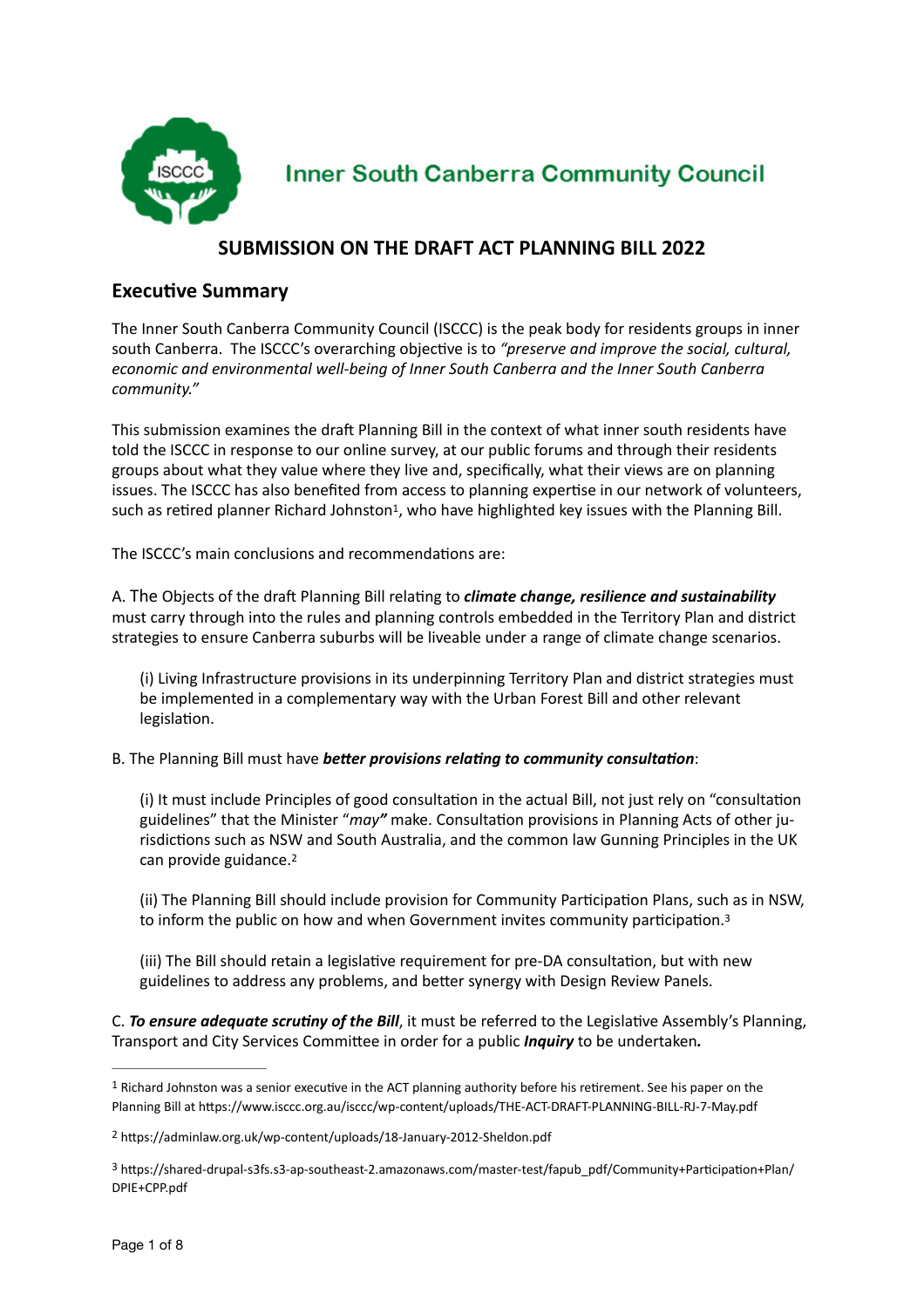D. To ensure *transparency about how the whole package of new legislation will work,* the ISCCC calls on planning authorities to release the draft Territory Plan and draft District Strategies for community consideration, while the Bill is being scrutinised by the Legislative Assembly, and before the Bill is finalised.

E. To engender community confidence and trust, the articulation of the *outcomes focused planning system* in the draft Bill must be accompanied by an articulation of *how achievement of the Bill's stated objects will be evaluated and reported on*:

(i) The Bill should include a requirement to report to the Minister and Legislative Assembly annually on the extent to which the new planning system is meeting its objectives.

<span id="page-1-1"></span>(ii) Measurable outcomes should tie in with the ACT Government's Wellbeing Framework, $4$  and should be evidence based, for example through annual or biennial heat island mapping and tree canopy cover mapping.

(iii) There must be an evaluation of the Mr Fluffy RZ1 rezoning initiative to garner lessons for any broader application of such an approach in Canberra in future.

(iv) In determining the costs and benefits of the proposed new planning system, there must be explicit consideration of the human and financial resources that will be required to ensure compliance.

F. The **excessive discretion** provided for in the Bill, and risk to accountability, must be balanced by:

(i) The roles of Chief Planner and Director-General of the Environment, Planning and Sustainable Development Directorate to be held by different individuals, rather than by the same individual as at present.

(ii) Independent reporting by the Chief Planner direct to the Minister and Legislative Assembly, rather than through the Director-General of the Environment, Planning and Sustainable Development Directorate.

(iii) Greater involvement by the Legislative Assembly in scrutinising the planning system, including by making the Planning Strategy, Territory Plan, District Strategies and Territory Priority Projects subject to Disallowable Instruments rather than Notifiable Instruments.

(iv) Reducing reliance on Ministerial "guidelines" and regulations that have limited community input.

(v) The ACT should investigate the model of Local Planning Panels in NSW, which have three independent members with relevant expertise plus one local community representative, to consider major developments. The intention would be to provide some desirable separation of powers and improve transparency and accessibility of decision-making, to assist in rebuilding trust in the planning system.

G. As expressed by an overwhelming percentage of inner south residents surveyed, there must be provision in the Bill for *neighbours to have a say on knockdown-rebuilds* of single dwellings, socalled "exempt developments".

<span id="page-1-0"></span><sup>4</sup> [https://www.act.gov.au/wellbeing,](https://www.act.gov.au/wellbeing) accessed 8 June 2022.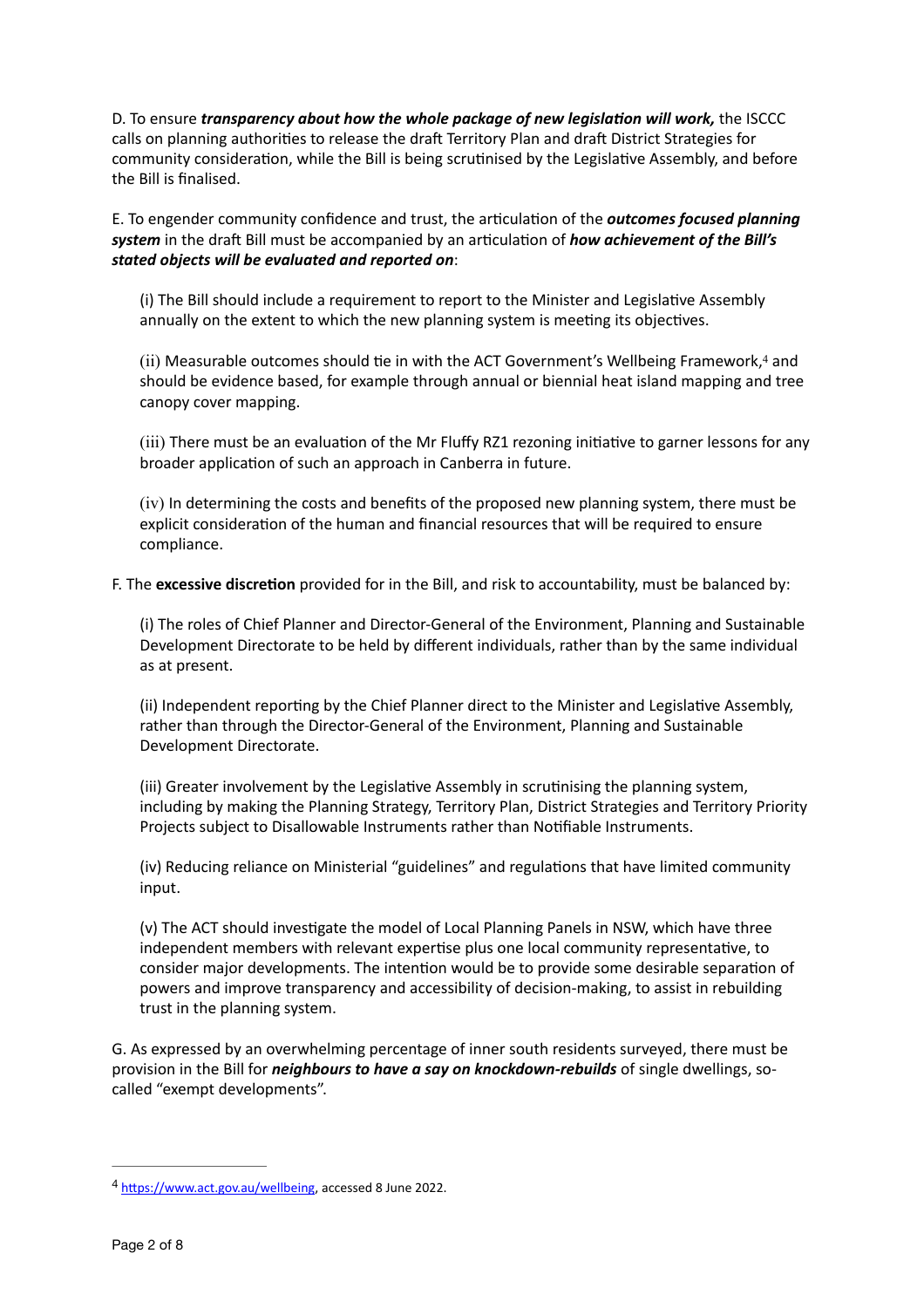<span id="page-2-2"></span>(i) There *must remain some key rules relating to assessment of development applications that reflect what residents have said they care about most*, namely access to sunlight and natural light, building height, zoning changes, the amount of green space on the block, and protection of the character of heritage precincts[.5](#page-2-0)

# **1. Does this draft Planning Bill respond to climate change, resilience and sustainability challenges**?

The ACT Government announced a Climate Emergency in 2019, stating that:

"The ACT Government is committed to doing everything it can to solve the global challenge of climate change, in the interests of securing a liveable and healthy future for our community, all species and for future generations.

<span id="page-2-3"></span>The Strategy reflects the need for urgent action and work is underway to investigate opportunities for embedding climate emergency considerations across Government operations and decisions.["6](#page-2-1)

### *The Objects of the draft Planning Bill relating to climate change, resilience and sustainability must carry through into the rules and planning controls required in the Territory Plan and district strategies to ensure that Canberra suburbs will be liveable under a range of climate change scenarios.*

There is a necessary interdependency between the draft Planning Bill, the draft Urban Forest Bill and the proposed new Living Infrastructure section of the Territory Plan (Variation 369), and relevant provisions in the proposed district strategies, in addressing climate change, resilience and sustainability objectives. *In order to ensure that the objectives of these proposed new laws are achieved, it is critical that they and other relevant legislation are implemented, monitored and evaluated in a complementary way.*

# **2. Does the draft Planning Bill respond to what Inner South residents want?**

At the commencement of the Planning Review three years ago, the ISCCC decided to seek the views of inner south residents on what they valued in their suburbs and in the inner south generally, and on a range of planning issues, to inform our advocacy to the ACT Government. We letterboxed inner south households to inform them of our online survey, and received 555 responses by early 2020.

**The overwhelming majority of respondents (85%) stated that they wanted to have a say about what is built next door or nearby.** They made particular reference to their ongoing access to sunlight and natural light, proposed building height, proposed zoning changes, the amount of green space retained on the block, and protection of the character of heritage precincts.

Knockdown-rebuilds of single dwellings are now generally classified as "exempt developments", not requiring a development application, even though they may seriously erode neighbourhood character by taking up most of the block and having almost no green space.

### *The Planning Bill does not, but should, deliver a right for neighbours to have a say on such "exempt developments."*

<span id="page-2-0"></span>[<sup>5</sup>](#page-2-2) ISCCC online survey. https://www.isccc.org.au/final-report-on-isccc-online-community-survey-2019-20

<span id="page-2-1"></span>[<sup>6</sup>](#page-2-3) https://www.environment.act.gov.au/cc/act-climate-change-strategy/climate-emergency-declaration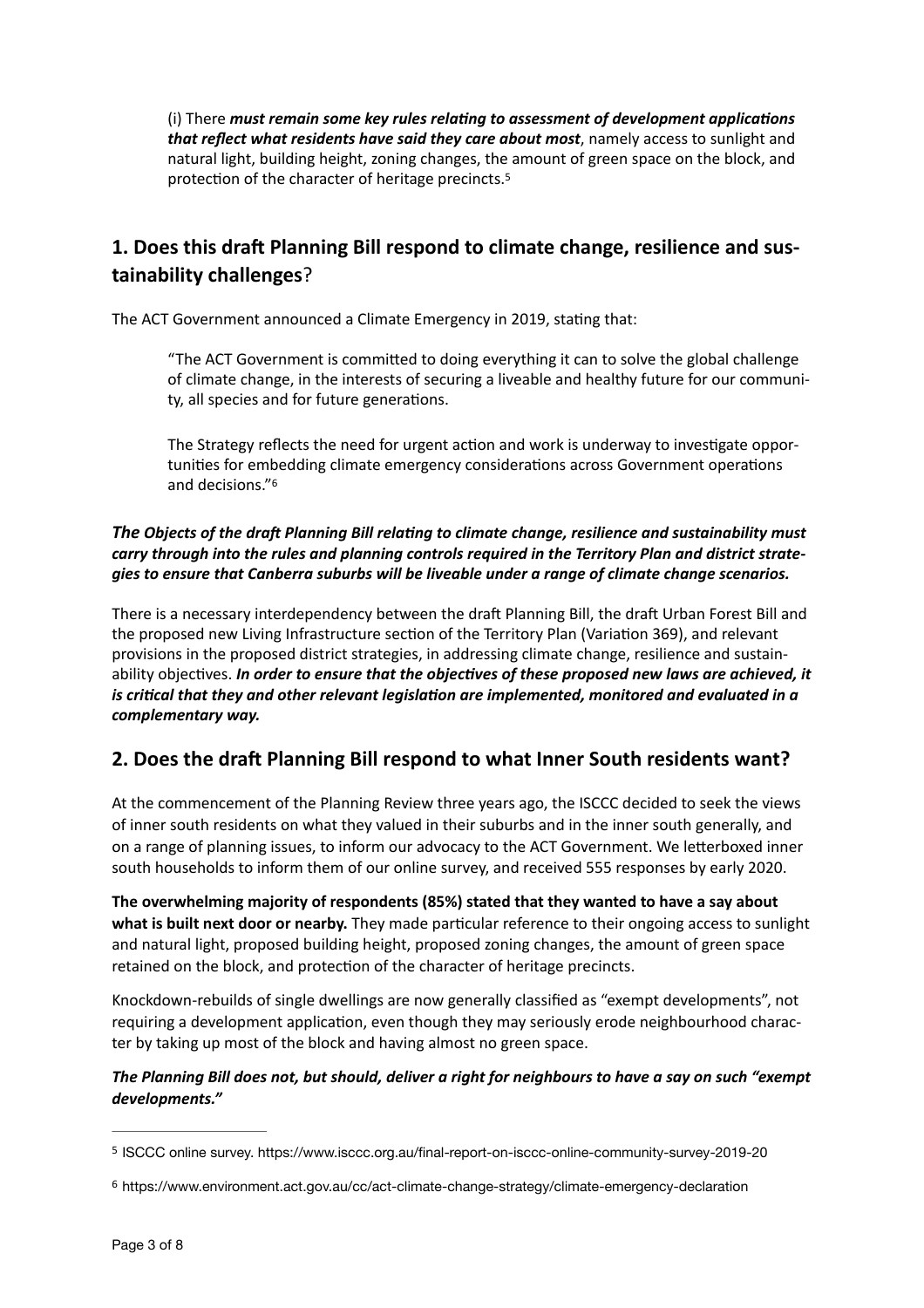The ISCCC's online survey found that residents of Canberra's inner south value most highly the amenity provided by its urban forest and green open spaces.

- Streetscape (street trees, vegetation, gardens, width of streets) 70.63%
- <span id="page-3-3"></span>• Open spaces (parks, ovals and bushland for recreation) – 69.01[%7](#page-3-0)

The draft Urban Forest Bill and the Living Infrastructure provisions in the Territory Plan (Variation 369) are intended to promote, and ensure protection of, canopy trees on public and private land, and to ensure there is adequate plantable area on residential blocks.

### *As noted under section 1 above, it is critical that Living Infrastructure provisions in the Planning Bill's underpinning Territory Plan and district strategies are implemented in a complementary way with the Urban Forest Bill and other relevant legislation.*

## **3. Does the draft Planning Bill provide for Good Community Consultation?**

An examination of the Planning Acts of other jurisdictions such as New South Wales and South Australia indicates that they list specific principles of good consultation. The draft ACT Planning Bill only has a heading for "Principles of good consultation" and says that **the Minister "may make guidelines"** about good consultation. In other words, good consultation can be rendered optional. The ISCCC and other stakeholders have raised concerns about this omission already with the Planning Authority and the Authority has undertaken to include principles of good consultation in the Planning Bill.

The draft Bill also removes, inappropriately, the current requirement for Pre-DA consultation on more significant developments, arguing that the current pre-DA process is not working effectively. Is this a reason to abandon pre-DA consultation or an opportunity to fix identified problems?

#### *The ISCCC considers that the draft Planning Bill should:*

- *Set out Principles of good consultation in the Bill itself, drawing on consultation provisions in Planning Acts of other jurisdictions such as NSW and South Australia, and the common law Gunning Principles in the UK (eg. early consultation, sufficient reasons must be put forward for proposal, adequate time for consideration and response, result of consultation taken into account by decision maker conscientiously<sup>8</sup>[\)](#page-3-1)*
- <span id="page-3-5"></span><span id="page-3-4"></span>• *Include provision for Community Participation Plans, such as in NSW, to inform the public on how and when Government invites community participation.[9](#page-3-2)*
- *Retain a legislative requirement for pre-DA consultation, but with new guidelines to address any problems, and better synergy with Design Review Panels.*

## **4. Will the proposed outcomes focused planning system be effective and deliver trust, clarity and certainty?**

The Planning Bill proposes a major shift from a rules-based to an outcomes-focused planning system. In theory, this sounds like a good idea, but as presented in the Bill, it does not engender *confidence,* 

<span id="page-3-0"></span><https://www.isccc.org.au/isccc/wp-content/uploads/FINAL-Report-ISCCC-Survey-12May2020.pdf>, accessed [7](#page-3-3) 30 May 2022

<span id="page-3-1"></span>https://adminlaw.org.uk/wp-content/uploads/18-January-2012-Sheldon.pdf *[8](#page-3-4)*

<span id="page-3-2"></span>https://shared-drupal-s3fs.s3-ap-southeast-2.amazonaws.com/master-test/fapub\_pdf/Community+Participation+Plan/ *[9](#page-3-5)* DPIE+CPP.pdf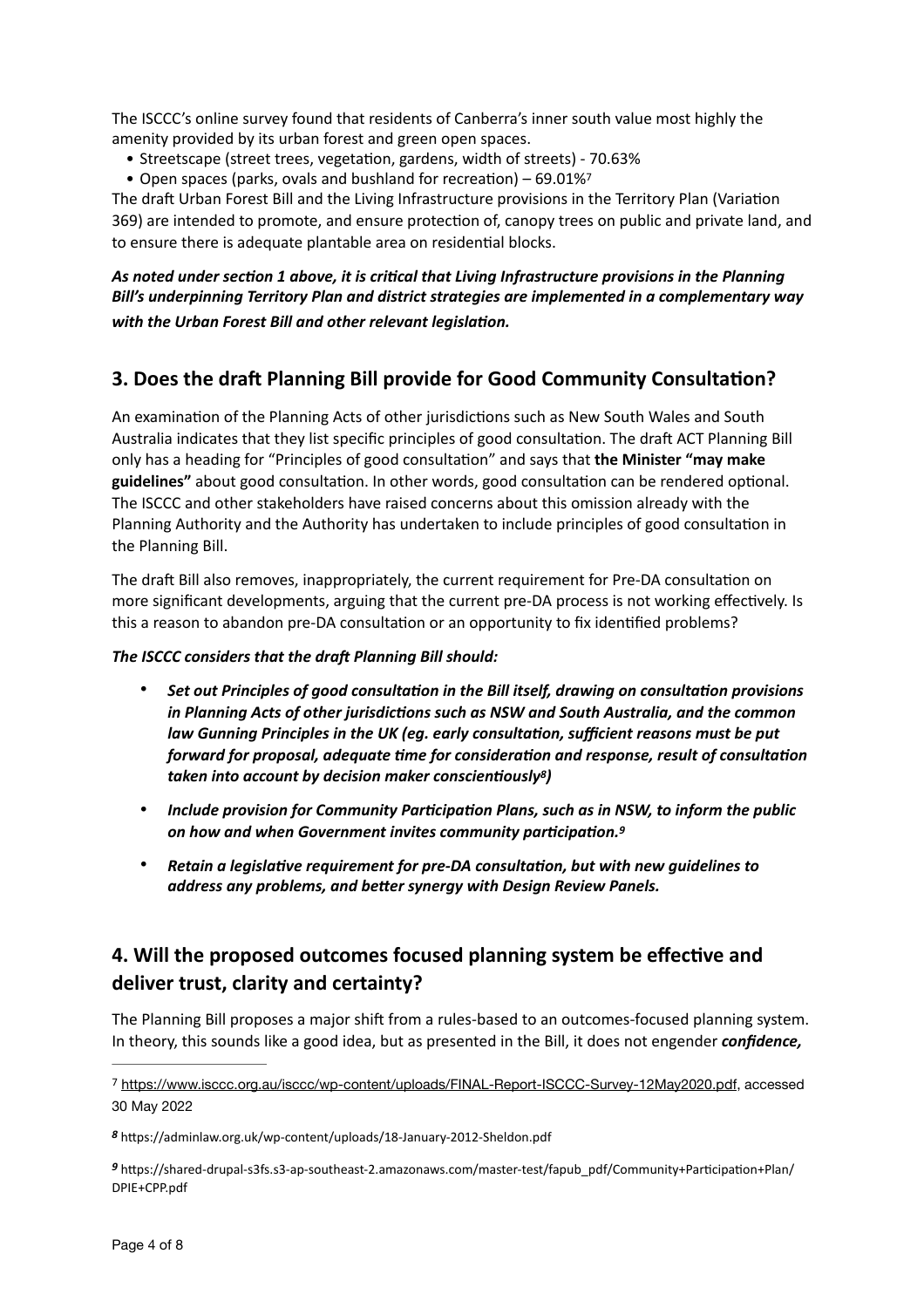<span id="page-4-2"></span>*certainty and clarity*, nor *trust and transparency*.<sup>[10](#page-4-0)</sup> There is no clarity yet about what those outcomes are, the principles and measures needed to deliver the outcomes, how they will be evaluated and reported on, and to whom, to ensure they are meeting the Bill's objectives. We understand the detail will be in the Territory Plan, and the District Strategies, but it is not satisfactory that they will be released for community consultation only later in the year, perhaps after the Bill is finalised.

The ISCCC and other stakeholders have advocated for the Legislative Assembly's Planning, Transport and City Services Committee to scrutinise the Planning Bill and the Committee's Chair, Jo Clay, announced in the Assembly on 3 June that the Committee stands ready to scrutinise the Planning Bill carefully.

### *To ensure transparency about how the whole package of new legislation will work, the ISCCC calls on planning authorities to release the draft Territory Plan and draft District Strategies for community consideration while the Bill is being scrutinised by the Legislative Assembly, and before the Bill is finalised.*

We are concerned that the shift to an outcomes focus is occurring in the context of a planning authority that, for some years, has not demonstrated a track record of evaluating relevant initiatives. For example, we are not aware of any evaluation of the planning outcomes of the Mr Fluffy initiative, which rezoned Mr Fluffy blocks 700 sq m and above in RZ1 zones, to allow dual occupancies. Such an evaluation would have been a perfect opportunity to learn from a program that cost the ACT Budget several hundred million dollars:

- What proportion of the eligible blocks actually had dual occupancies built on them?
- Was adequate plantable area left on those blocks to enable the planting of canopy trees?
- Did the redevelopments comply with plot ratio, solar access and other requirements, and
- Were the redevelopments in character with their neighbourhoods?

### *There must be an evaluation of the Mr Fluffy RZ1 rezoning initiative to garner lessons for any broader application of such an approach in Canberra in future.*

The proposed outcomes-focussed approach to planning is not new in other jurisdictions. The Queensland experience with this approach has not been positive. A report on the Queensland performance based planning system by Jennifer Roughen found "a lack of certainty, inconsistent decision making and (at least perceived) lack of transparency." She suggested re-evaluation of whether all planning aspects deserve the same level of flexibility or whether some aspects could be treated with more certainty, and certain standards could be treated as requirements unless there are special circumstances[.11](#page-4-1)

<span id="page-4-3"></span>The experience with an outcomes based approach in another sector, the aged care sector, also highlights possible unintended consequences in the planning sphere. In his presentation to the ISCCC public forum on 10 May 2022, Tim Field said that the shift to an outcomes focus in the residential aged care sector created the incentive to cut costs, for example by reducing the number of nursing hours, and led ultimately to substandard care. The Royal Commission into Aged Care Quality and

<span id="page-4-0"></span>The planning authority ran four major !**stakeholder**" meetings in 2021, the results of which are summarised in the *AC* [10](#page-4-2) *Planning Review and Reform Working Series Listening report 17 December 2021.* It identified three !**key feedback themes**", namely the need for: 1. Confidence, certainty and clarity; 2. Trust and transparency in the planning system; and 3. Good consultation

<span id="page-4-1"></span> $11$ Jennifer Roughan, Performance Based Planning in Queensland, 2016, page ii.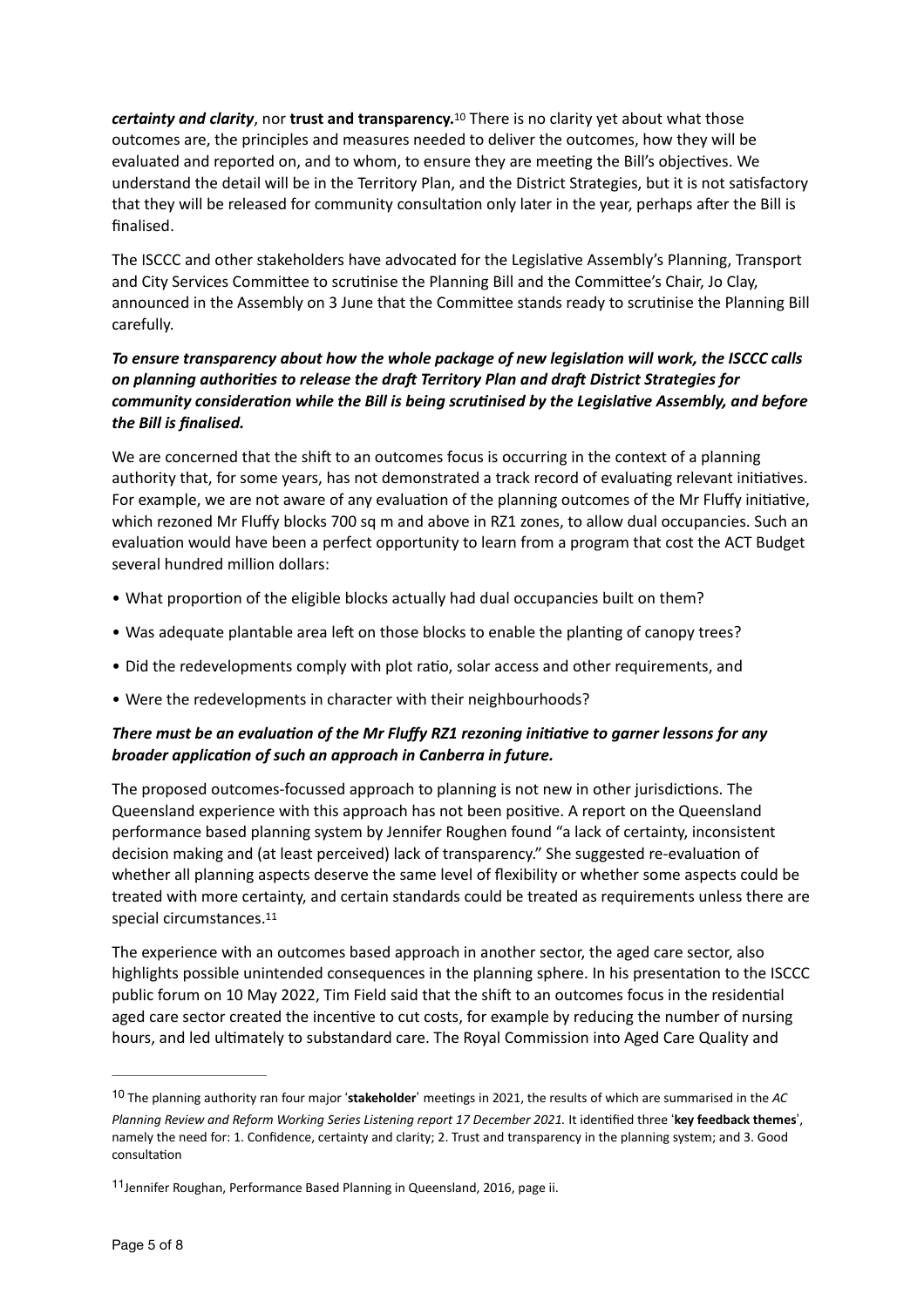Safety recommended bringing back measurable input controls such as 24 hour nursing care. The lesson is loud and clear. Outcome focussed principles need to be underpinned with measurable controls.[12](#page-5-0)

<span id="page-5-2"></span>On the overarching, all-important issue of compliance, the ACT Government must make provision for human and financial resources to ensure effective implementation and compliance with the new planning system.

*In summary, to engender community confidence and trust, the articulation of the outcomes focused planning system in the draft Bill must be accompanied by an articulation of how achievement of the Bill's stated objects will be evaluated and reported on.*

*The Bill should include a requirement to report annually to the Minister and Legislative Assembly on the extent to which the new planning system is meeting its objectives.* 

<span id="page-5-3"></span>*Measurable outcomes should tie in with the ACT Government's Wellbeing Framework*<sup>[13](#page-5-1)</sup>, and *should be evidence based, for example through annual or biennial heat island mapping and tree canopy cover mapping.*

*In determining the costs and benefits of the proposed new planning system, there must be explicit consideration of the human and financial resources that will be required to ensure compliance.*

## **5. Is there appropriate governance?**

At the commencement of the Planning Review, the ISCCC and other stakeholders were told that governance was "off the table" in the Review. In our view, the shift of the planning system to an outcomes focused system, which gives much more discretion to the Planning Authority to make decisions on what meets desired outcomes, puts governance "back on the table."

The draft Planning Bill takes call-in powers away from the Minister and gives them to the Chief Planner. The draft Bill also says that the Chief Planner will be the decision-maker with respect to Territory Priority Projects, although the Minister will be responsible for making the initial declaration of such projects.

Unlike other jurisdictions like New South Wales and South Australia, which have two houses of parliament, an independent State Planning Commission, local councils and regional/local planning boards or panels, the ACT has a single chamber parliament and no local government. In addition, the Territory Planning Authority has a wide range of powers vested in one individual - the chief planner. Furthermore, the Chief Planner occupies the role of the Director-General in the Planning Directorate. This dual role presents a real risk of a perceived conflict of interest. It is also not clear in the Planning Bill to whom the Chief Planner is accountable.

*The roles of Chief Planner and Director-General of the Environment, Planning and Sustainable Development Directorate must be held by different individuals, rather than by the same individual as at present.*

*There must be independent reporting by the Chief Planner direct to the Minister and Legislative Assembly, rather than through the Director-General of the Environment, Planning and Sustainable Development Directorate.*

<span id="page-5-0"></span><sup>12</sup> Tim Field, see presentation attached to Summary Record of ISCCC Public Forum, 10 May 2022, at [www.isccc.org.au](http://www.isccc.org.au)

<span id="page-5-1"></span><sup>13</sup> <https://www.act.gov.au/wellbeing>, accessed 8 June 2022.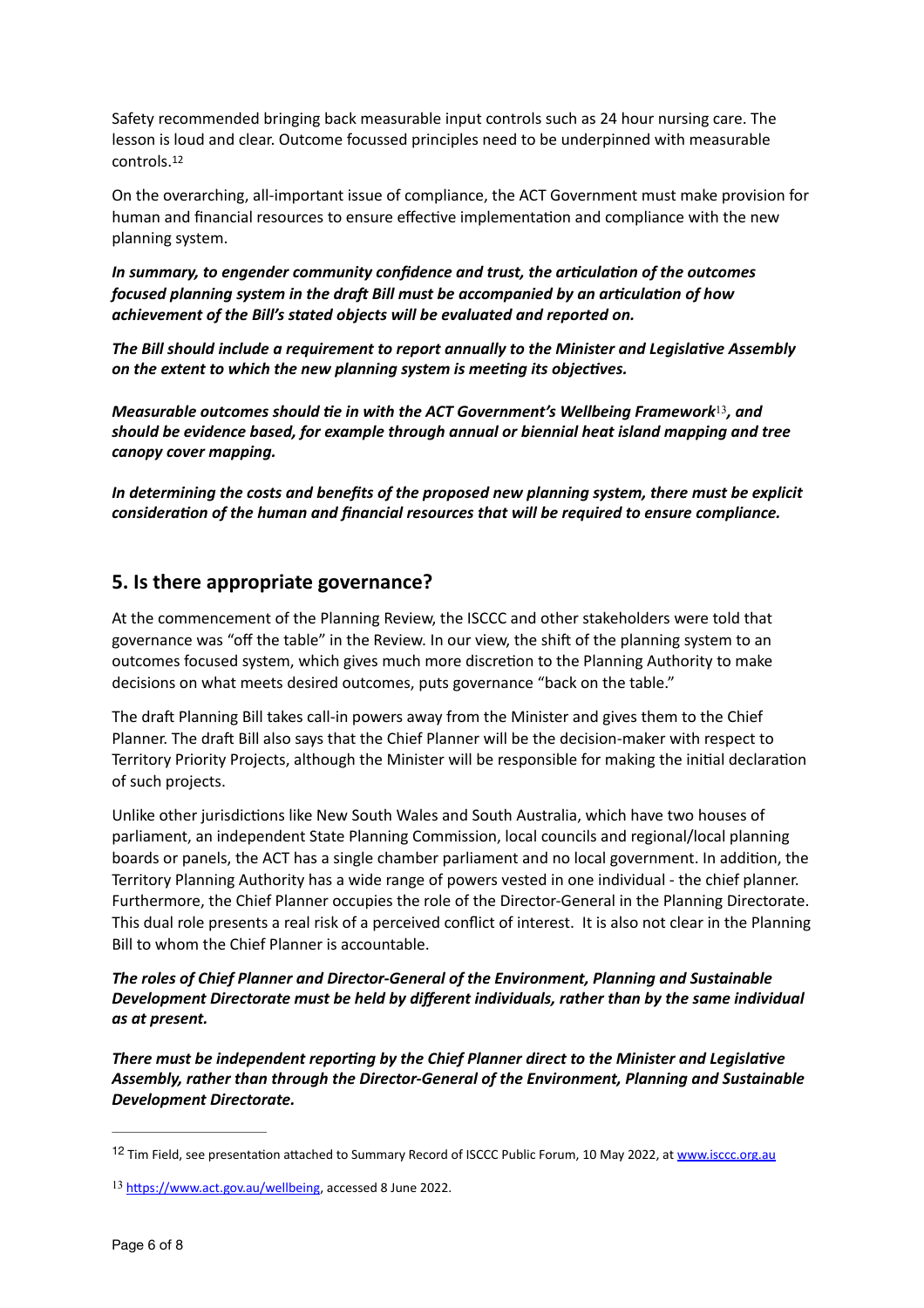*There needs to be greater involvement by the Legislative Assembly in scrutinising the planning system, including by making the Planning Strategy, Territory Plan, District Strategies and Territory Priority Projects subject to Disallowable Instruments rather than Notifiable Instruments.*

*There should be reduced reliance on Ministerial "guidelines" and regulations with limited community input.*

## **6. Development Assessment and Consent**

As noted under section 4 above, the shift from a rules based to an outcomes based approach brings many potential adverse consequences at the system level, especially in the context of a lack of commitment to the evaluation of relevant programs, as exemplified by the loosening of RZ1 planning rules to allow dual occupancies on Mr Fluffy blocks without any evaluation of the outcome.

The proposed shift in planning law placing more emphasis on discretion in assessing development applications presents risks. As retired NSW Auditor-General Tony Harris has stated:

"The administration of discretionary government programs, including grant programs, shows that there is a strong correlation between discretion and corruption. By its nature, discretion involves decision making that is not based on rules or binding legislated guidelines. It follows that discretionary decisions are beyond effective scrutiny because there are no clear criteria against which they can be judged."<sup>14</sup>

<span id="page-6-2"></span>Mr Harris has also highlighted that:

 "Increasing the discretionary powers of government officials weakens the ability of communities to help determine the binding characteristics of different parts of the developed environment. For example, there are important living advantages (light, wind effects and other characteristics) that derive from strict limits to the heights of city buildings. Washington, Paris, Madrid, London and many other cities have such restrictions in broad areas of their cities. Allowing discretionary decisions on such fundamental issues requires the community to agitate on every proposed development to ensure that these basic characteristics are not infringed."

In line with the government's own Climate Change Emergency declaration, every DA must be examined with respect to the adequacy of the materials used in the building and its surrounds, plus the heat likely to be created by the occupants by way of air conditioners, and the amount of green space on the block to determine the dwelling's capacity to provide comfortable shelter under forecast climate change scenarios.

<span id="page-6-3"></span>*There must remain some key rules relating to assessment of development applications that reflect what residents have said they care about most, namely access to sunlight and natural light, building height, zoning changes, the amount of green space on the block, and protection of the character of heritage precincts,* <sup>15</sup> and also to ensure the developments do not contribute to the heat is*land effect.*

In addition to the issue of discretion, several matters that are currently dealt with under the Territory Plan, will, according to the draft material, be covered by regulation in the draft Planning Bill. No

<span id="page-6-0"></span>[<sup>14</sup>](#page-6-2) Comments provided to the ISCCC by Tony Harris

<span id="page-6-1"></span>*[<sup>15</sup>](#page-6-3)* ISCCC online survey. https://www.isccc.org.au/final-report-on-isccc-online-community-survey-2019-20